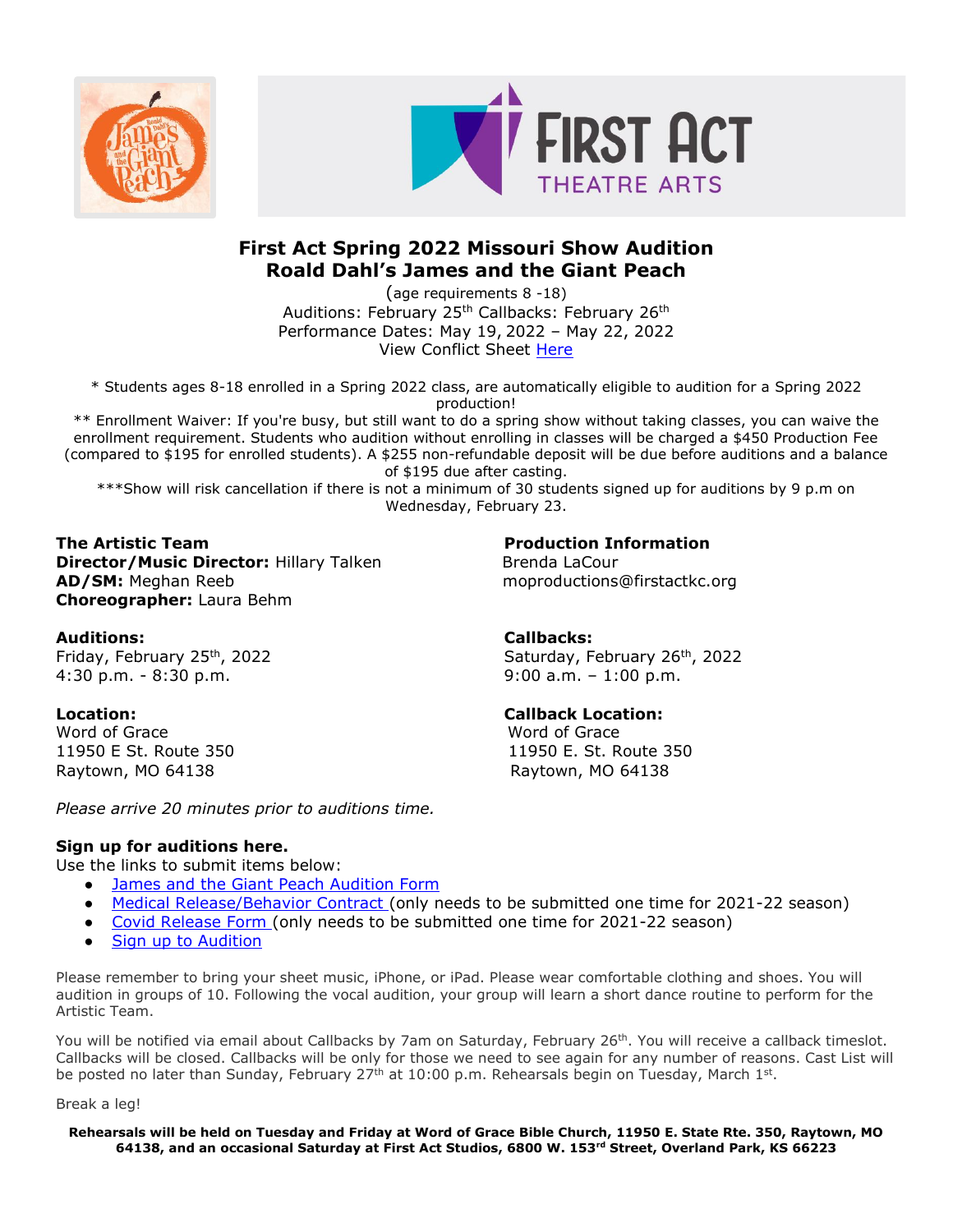# **Character Breakdown**

# **Ladahlord**

A strange, magical storyteller. Often inserts himself into the story, in disguise, to help push the action forward. Vocal range top: A4 Vocal range bottom: Bb2

# **James**

A lonely young boy who lacks confidence. Having lost both his parents in a freak accident, he feels he belongs nowhere in the world. However, when given the right encouragement he becomes resourceful and innovative. A good friend. Vocal range top: G5 Vocal range bottom: G3

# **Spiker**

James' mean aunt. A thief and a scoundrel. Shrewd and opportunistic. Very tall and thin. Vocal range top: E5 Vocal range bottom: F#3

# **Sponge**

James' other mean aunt. Also a thief and a scoundrel, but not nearly as bright as her sister. Very corpulent, she often has her mind on food. Vocal range top: E5 Vocal range bottom: F#3

### **Spider**

A normal spider who has become human-sized after eating a crocodile tongue. Her husband was killed and eaten by Spiker and Sponge. She is warm and friendly to James. This actor also plays Woman with Purse and Reporter 1. Vocal range top: E5 Vocal range bottom: G3

### **Green Grasshopper**

A wizened grasshopper who has become human-sized after eating a crocodile tongue. An excellent musician. Has his eye on Ladybug. This actor also plays Man with Wallet and Garden Guild. Vocal range top: G4 Vocal range bottom: C3

# **Centipede**

An ornery centipede who becomes human-sized after eating a crocodile tongue. Hates humans, in part because Spiker and Sponge fumigated his family. Prickly and rude, everyone thinks he is a pest. This actor also plays Buzz, the Hollywood agent. Vocal range top: G4 Vocal range bottom: C3

# **Ladybug**

A motherly ladybug who has become human-sized after eating a crocodile tongue. Respectable and classy, she has a warm, caring heart. Has her eye on Grasshopper. This actor also plays Matron Nurse and Reporter.

Vocal range top: E5 Vocal range bottom: G3

### **Earthworm**

An earthworm who has become human-sized after eating a crocodile tongue. A bit of a scaredy-cat. He is neurotic and worried about everything, but is very friendly and brave when called upon. This actor also plays Bobby Cop and Bitzi Botana. Vocal range top: A4 Vocal range bottom: C2